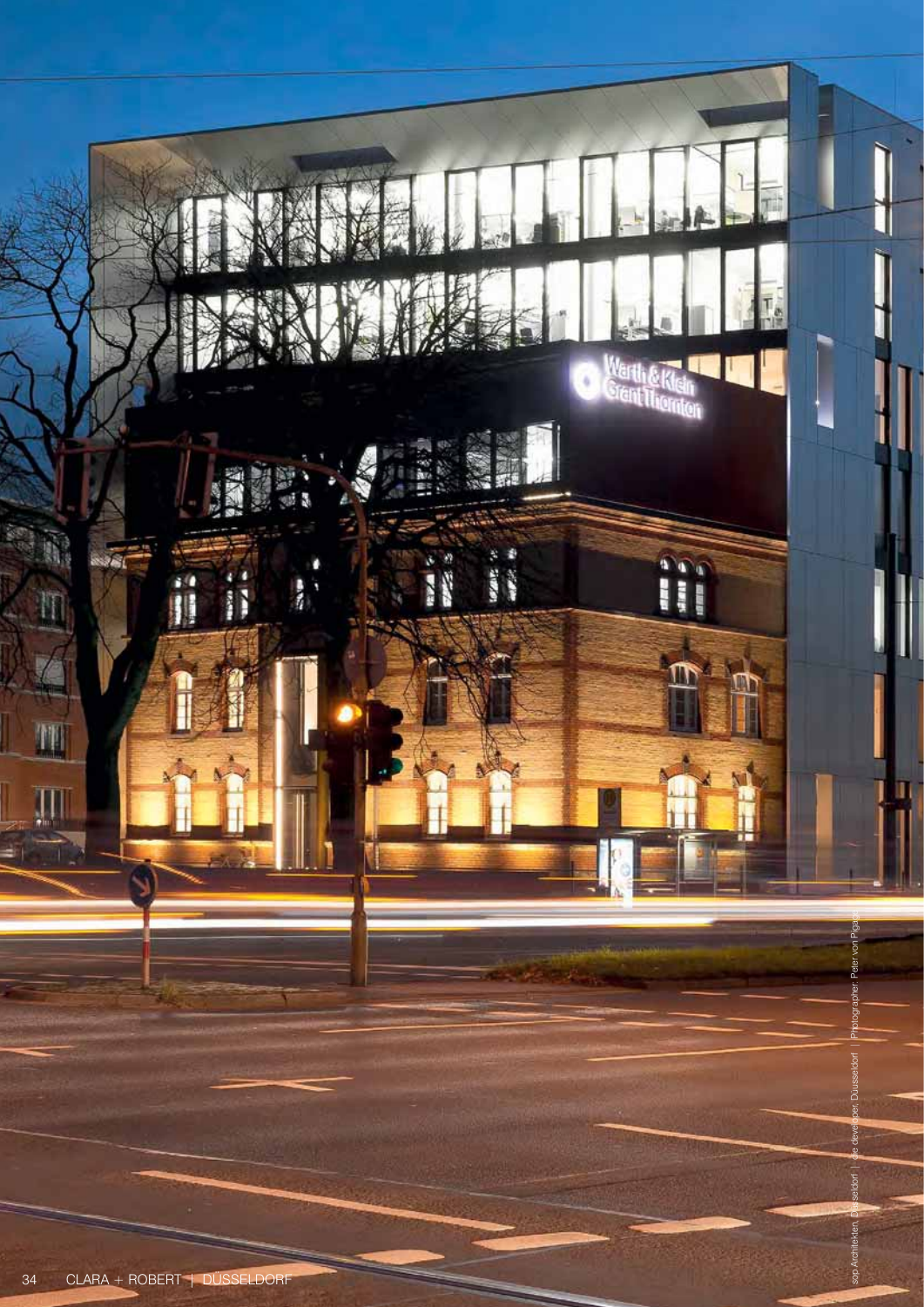# 1-AROUN

**\*\*\*\*\*\*\*\*\*\*** 

Pendant Luminaire Standing Luminaire Wall Luminaire Custom Built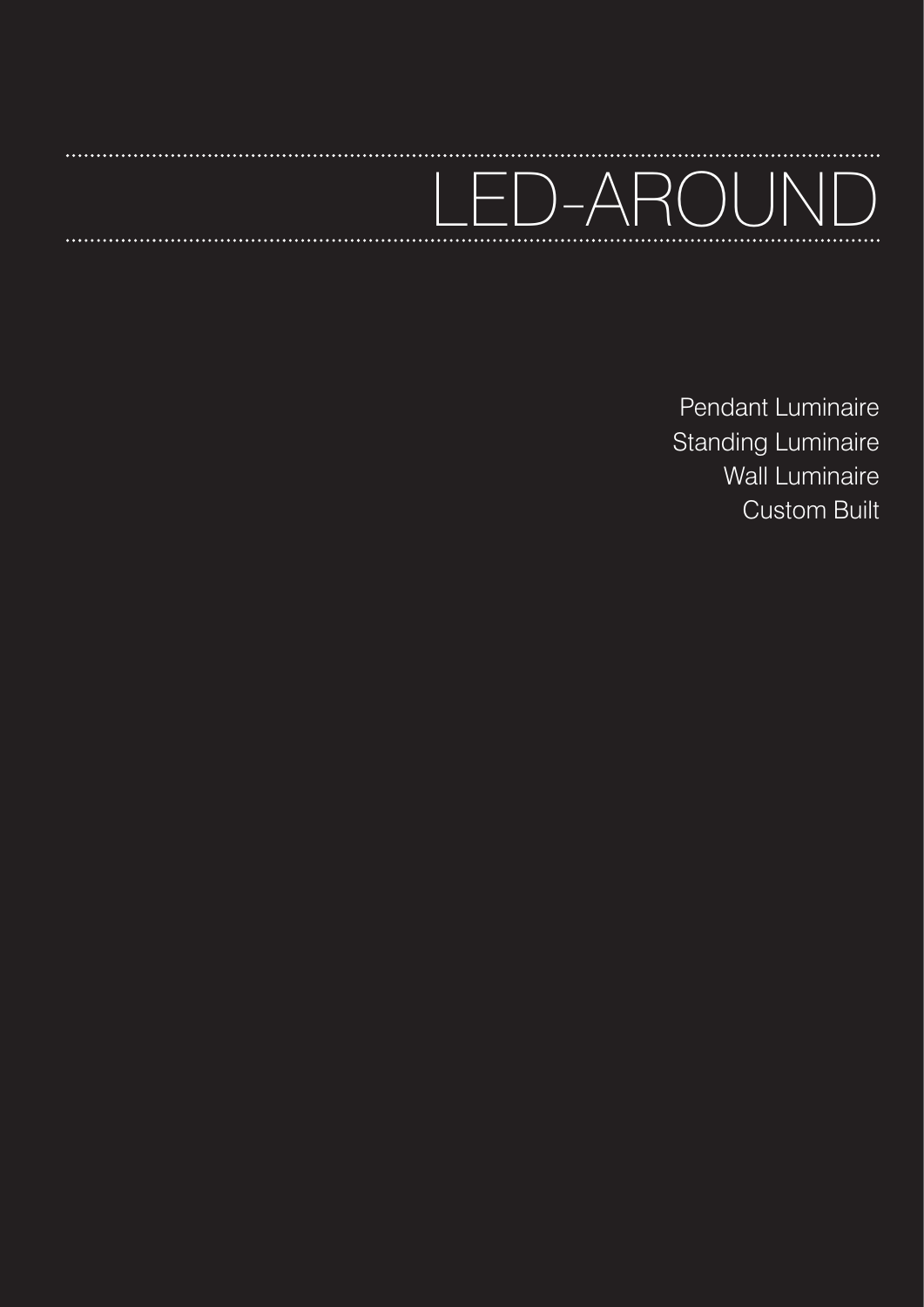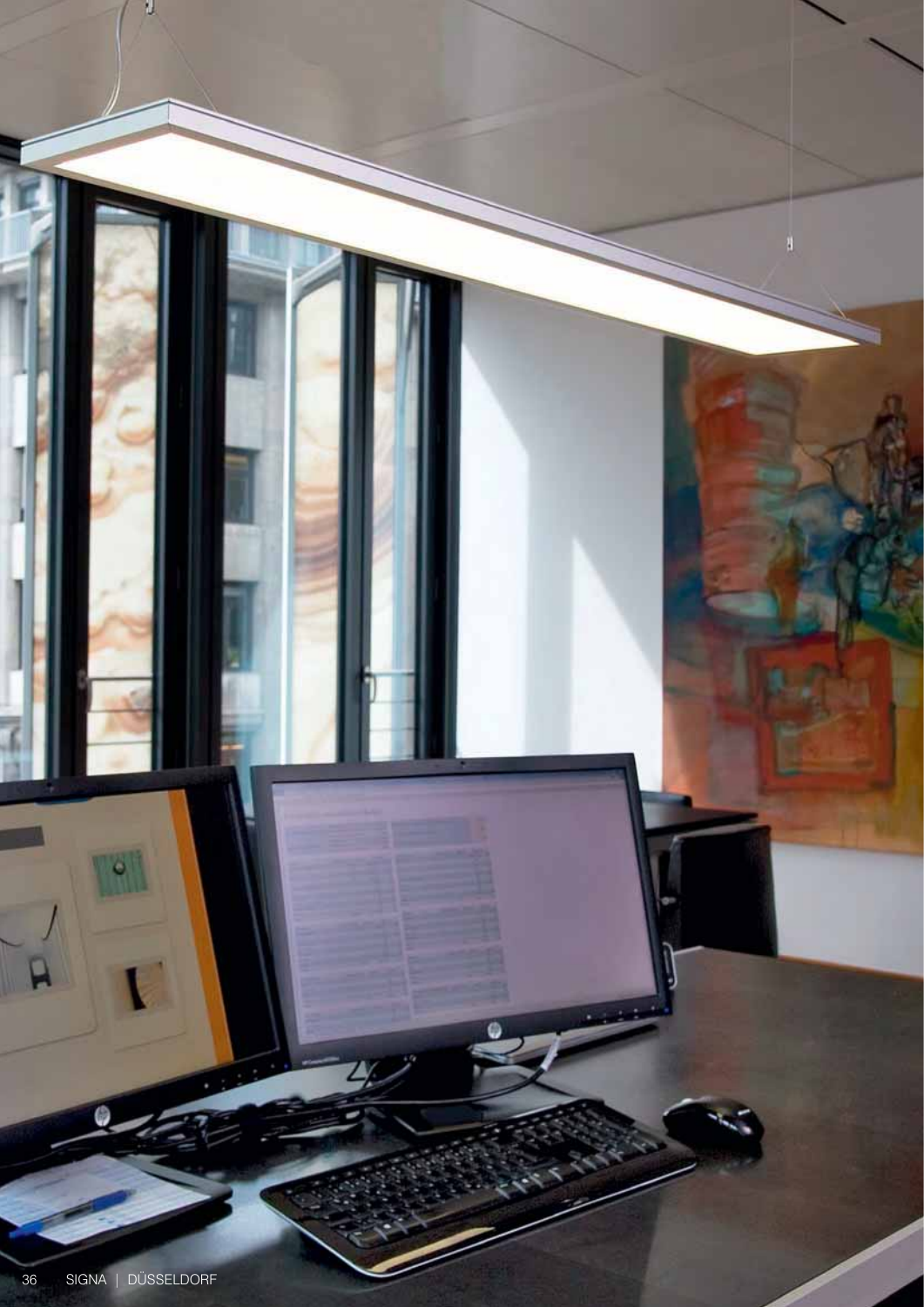# LED-AROUND Pendant Luminaire

#### BASE INFORMATION

### LED-Around | Light in all directions

Combining sophistication and efficiency. Upward and downward light radiation. Ensures homogeneous, glare-free illumination. Fully transparent when switched off. LED Around is useful everywhere, in offices and administrative buildings, in show rooms and private residences.

Whether above work benches, desks, conference or dining tables, in production areas or at home: As a pendant luminaire LED Around provides homogeneous, pleasant illumination and is infinitely dimmable.

In long and extra-long version the luminaire is stabalized by minimalistic PMMA separators made of aluminium which become invisible, when the lumiare is switched on, so a homogeneous light spread is given.

#### Features

 $\varnothing$ 

 $\rightarrow$  For offices, showrooms, hotels, laboratories, shop floors and private residences

 $C \in \left\lfloor \frac{1}{1+1} \right\rfloor$ 

IP20 SWITCH DIM DALI

- $\rightarrow$  Suitable for emergency lighting systems according to EN 50172
- → Narrow light colour tolerances

 $\bigwedge^\bullet$ 

- $\rightarrow$  Direct/indirect light extraction; optional direct light extraction wth reflector
- → Perfect homogeneous light spread
- $\rightarrow$  Glare-free
- $\rightarrow$  Steplessly dimmable and suitable to VDU workstations

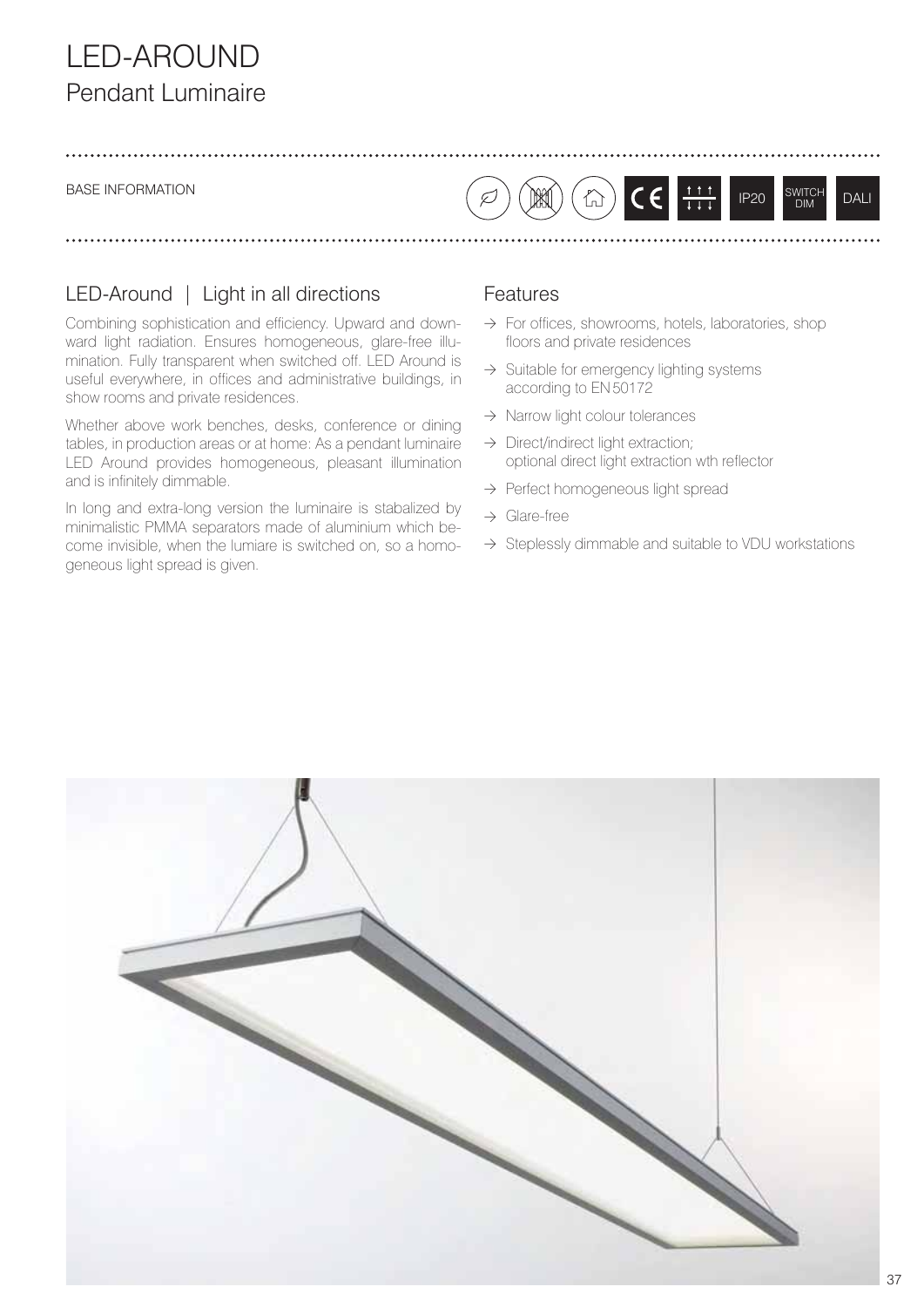# LED-AROUND

## Clara + Robert,

## Düsseldorf

. . . . . . . . .

CLIENT | ARCHITECT

die developer, Düsseldorf | sop slapa oberholz pszczulny architekten, Düsseldorf